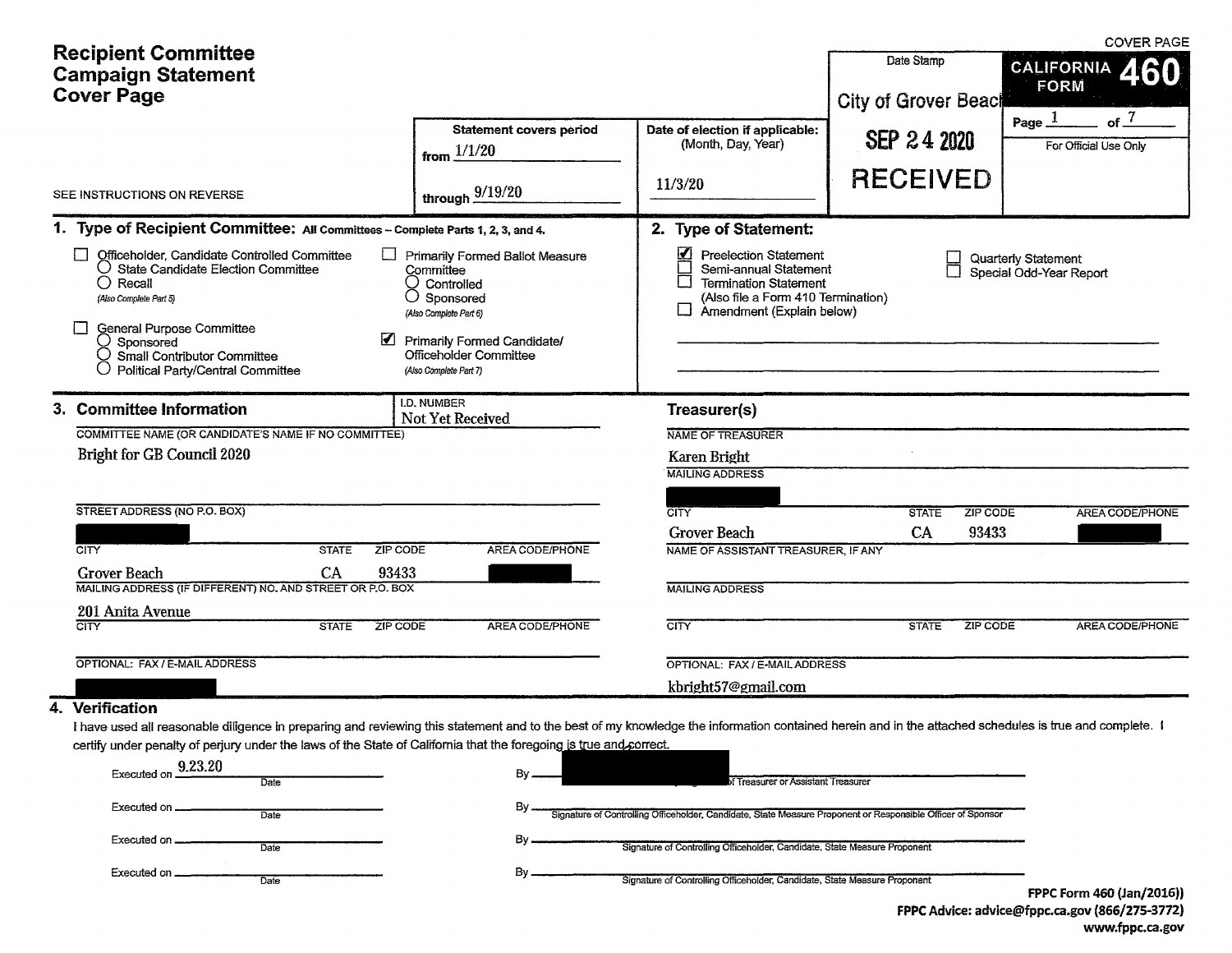# Recipient Committee Campaign Statement Cover Page - Part 2

COVER PAGE - PART 2 **CALIFORNIA FORM** 

of  $\frac{7}{2}$ 

Page  $2$ 

| 5. Officeholder or Candidate Controlled Committee |
|---------------------------------------------------|
|---------------------------------------------------|

| NAME OF OFFICEHOLDER OR CANDIDATE |  |  |  |  |
|-----------------------------------|--|--|--|--|

### Karen Bright

| OFFICE SOUGHT OR HELD (INCLUDE LOCATION AND DISTRICT NUMBER IF APPLICABLE) |                 |              |       |  |  |  |  |  |
|----------------------------------------------------------------------------|-----------------|--------------|-------|--|--|--|--|--|
| City Council. City of Grover Beach                                         |                 |              |       |  |  |  |  |  |
| RESIDENTIAL/BUSINESS ADDRESS (NO. AND STREET) CITY                         |                 | <b>STATE</b> | ZIP.  |  |  |  |  |  |
|                                                                            | Grover Beacl CA |              | 93433 |  |  |  |  |  |

Related Committees Not Included in this Statement: List any committees not included in this statement that are controlled by you or are primarily formed to receive contributions or make expenditures on behalf of your candidacy.

| <b>COMMITTEE NAME</b>    |                              |          | I.D. NUMBER        |                       |
|--------------------------|------------------------------|----------|--------------------|-----------------------|
|                          |                              |          |                    |                       |
| NAME OF TREASURER        |                              |          |                    | CONTROLLED COMMITTEE? |
|                          |                              |          | $\Box$ YES         | I NO                  |
| <b>COMMITTEE ADDRESS</b> | STREET ADDRESS (NO P.O. BOX) |          |                    |                       |
|                          |                              |          |                    |                       |
| <b>CITY</b>              | <b>STATE</b>                 | ZIP CODE |                    | AREA CODE/PHONE       |
|                          |                              |          |                    |                       |
| <b>COMMITTEE NAME</b>    |                              |          | <b>I.D. NUMBER</b> |                       |
|                          |                              |          |                    |                       |
|                          |                              |          |                    |                       |
| <b>NAME OF TREASURER</b> |                              |          |                    | CONTROLLED COMMITTEE? |
|                          |                              |          | $\exists$ YES      | $\Box$ No             |
| <b>COMMITTEE ADDRESS</b> | STREET ADDRESS (NO P.O. BOX) |          |                    |                       |
|                          |                              |          |                    |                       |
| <b>CITY</b>              | <b>STATE</b>                 | ZIP CODE |                    | AREA CODE/PHONE       |

## 6. Primarily Formed Ballot Measure Committee

|  | NAME OF BALLOT MEASURE |  |
|--|------------------------|--|
|  |                        |  |

| <b>BALLOT NO. OR LETTER</b> | .<br><b>JURISDICTION</b> | SUPPORT<br>OPPOSE |
|-----------------------------|--------------------------|-------------------|
|-----------------------------|--------------------------|-------------------|

Identify the controlling officeholder, candidate, or state measure proponent, if any.

NAME OF OFFICEHOLDER, CANDIDATE, OR PROPONENT

| OFFICE SOUGHT OR HELD | <b>I DISTRICT NO. IF ANY</b> |
|-----------------------|------------------------------|
|                       |                              |
|                       |                              |

#### 7. Primarily Formed Candidate/Officeholder Committee List names of officeholder(s) or candidate(s} for which this committee is primarily formed.

| NAME OF OFFICEHOLDER OR CANDIDATE | OFFICE SOUGHT OR HELD | <b>SUPPORT</b><br><b>OPPOSE</b> |
|-----------------------------------|-----------------------|---------------------------------|
| NAME OF OFFICEHOLDER OR CANDIDATE | OFFICE SOUGHT OR HELD | <b>SUPPORT</b><br>OPPOSE        |
| NAME OF OFFICEHOLDER OR CANDIDATE | OFFICE SOUGHT OR HELD | <b>SUPPORT</b><br>OPPOSE        |
| NAME OF OFFICEHOLDER OR CANDIDATE | OFFICE SOUGHT OR HELD | <b>SUPPORT</b><br>OPPOSE        |

Attach continuation sheets if necessary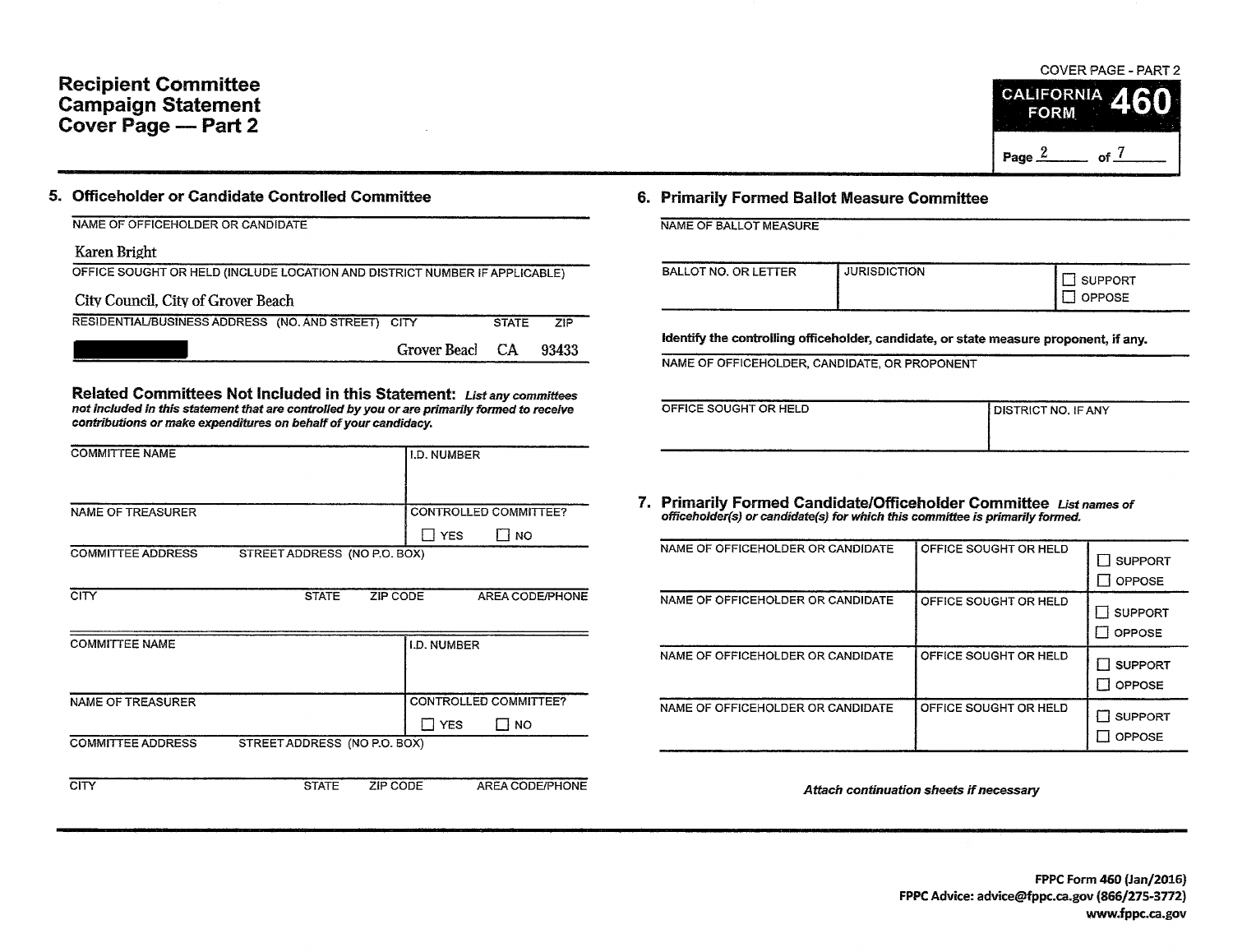| <b>Campaign Disclosure Statement</b>                       |                                    | Amounts may be rounded                                                                                                                                                        |              |                                                                                                                                                                       |                                | <b>SUMMARY PAGE</b>                                                                   |                                                                                            |  |  |
|------------------------------------------------------------|------------------------------------|-------------------------------------------------------------------------------------------------------------------------------------------------------------------------------|--------------|-----------------------------------------------------------------------------------------------------------------------------------------------------------------------|--------------------------------|---------------------------------------------------------------------------------------|--------------------------------------------------------------------------------------------|--|--|
| <b>Summary Page</b>                                        | to whole dollars.<br>from $1/1/20$ |                                                                                                                                                                               |              |                                                                                                                                                                       | <b>Statement covers period</b> | CALIFORNIA<br><b>FORM</b>                                                             |                                                                                            |  |  |
| SEE INSTRUCTIONS ON REVERSE<br><b>NAME OF FILER</b>        |                                    |                                                                                                                                                                               |              |                                                                                                                                                                       | through $\frac{9/19}{20}$      |                                                                                       | $\mathsf{cf}$ 7<br>Page $\frac{3}{2}$<br>I.D. NUMBER                                       |  |  |
| Bright for GB Council 2020                                 |                                    |                                                                                                                                                                               |              |                                                                                                                                                                       |                                |                                                                                       | Not Yet Assigned                                                                           |  |  |
| <b>Contributions Received</b>                              |                                    | <b>Column A</b><br>TOTAL THIS PERIOD<br>(FROM ATTACHED SCHEDULES)                                                                                                             |              | <b>Column B</b><br>CALENDAR YEAR<br>TOTAL TO DATE                                                                                                                     |                                |                                                                                       | <b>Calendar Year Summary for Candidates</b><br>Running in Both the State Primary and       |  |  |
|                                                            | \$<br>-S<br>S.                     | 762<br>150<br>912<br>912                                                                                                                                                      | $\mathbf{s}$ | 150                                                                                                                                                                   |                                | <b>General Elections</b><br>20. Contributions<br>Received<br>21. Expenditures<br>Made | $1/1$ through $6/30$<br>7/1 to Date<br>$\mathcal{R}$<br>$\sim$ $\sim$ $\sim$ $\sim$ $\sim$ |  |  |
| <b>Expenditures Made</b>                                   |                                    | $$^{697}$                                                                                                                                                                     |              |                                                                                                                                                                       |                                | <b>Expenditure Limit Summary for State</b><br><b>Candidates</b>                       | 22. Cumulative Expenditures Made*                                                          |  |  |
|                                                            | $\mathbf{S}$<br>$\mathbf{S}$       | 697<br><u> 1980 - Johann Barn, mars an t-Amerikaansk ferske</u><br>697<br>$\overline{\phantom{a}}$ $\overline{\phantom{a}}$ $\overline{\phantom{a}}$ $\overline{\phantom{a}}$ |              | $\sim$                                                                                                                                                                |                                | Date of Election<br>(mm/dd/yy)                                                        | (If Subject to Voluntary Expenditure Limit)<br>Total to Date                               |  |  |
| <b>Current Cash Statement</b>                              |                                    |                                                                                                                                                                               |              |                                                                                                                                                                       |                                |                                                                                       |                                                                                            |  |  |
| 12. Beginning Cash Balance  Previous Summary Page, Line 16 | - \$                               | 912                                                                                                                                                                           |              | To calculate Column B.<br>add amounts in Column<br>A to the corresponding                                                                                             |                                |                                                                                       | *Amounts in this section may be different from amounts                                     |  |  |
| If this is a termination statement, Line 16 must be zero.  | \$                                 | 697<br>215                                                                                                                                                                    |              | amounts from Column B<br>of your last report. Some<br>amounts in Column A may<br>be negative figures that<br>should be subtracted from<br>previous period amounts. If |                                | reported in Column B.                                                                 |                                                                                            |  |  |
|                                                            |                                    |                                                                                                                                                                               |              | this is the first report being<br>filed for this calendar year,<br>only carry over the amounts                                                                        |                                |                                                                                       |                                                                                            |  |  |
| <b>Cash Equivalents and Outstanding Debts</b>              |                                    |                                                                                                                                                                               |              | from Lines 2, 7, and 9 (if<br>any).                                                                                                                                   |                                |                                                                                       |                                                                                            |  |  |
|                                                            |                                    |                                                                                                                                                                               |              |                                                                                                                                                                       |                                |                                                                                       | FPPC Form 460 (Jan/2016))                                                                  |  |  |
|                                                            |                                    |                                                                                                                                                                               |              |                                                                                                                                                                       |                                |                                                                                       | FPPC Advice: advice@fppc.ca.gov (866/275-3772)                                             |  |  |

 $\mathcal{A}^{\text{out}}$ 

www.fppc.ca.gov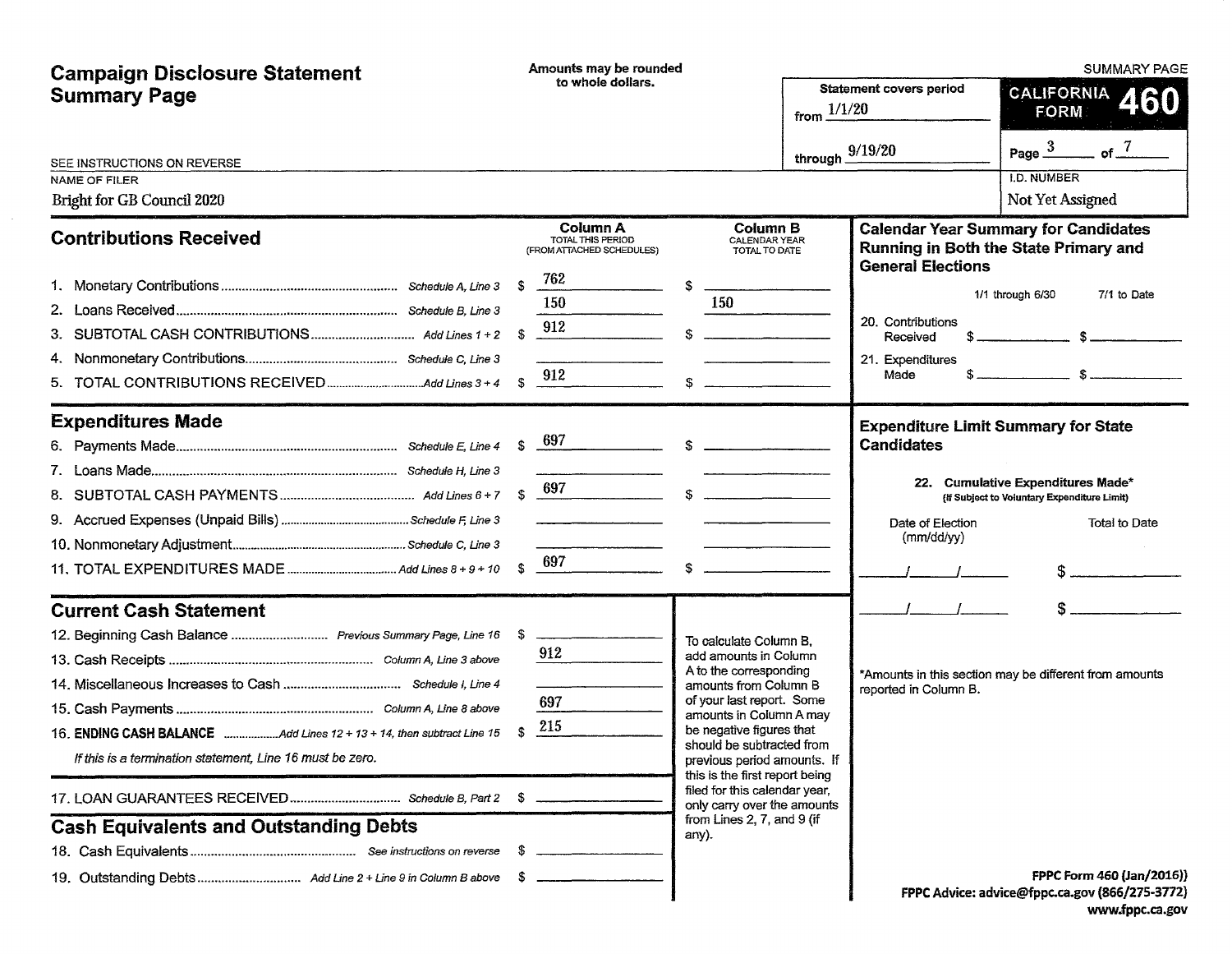| <b>NAME OF FILER</b>    | <b>Schedule A (Continuation Sheet)</b><br><b>Monetary Contributions Received</b><br>Bright for GB Council 2020 | Amounts may be rounded<br>to whole dollars.                                                                                                                                                                                                                                                                                                                                   |                                                                                      | <b>Statement covers period</b><br>from $1/1/20$<br>through $\frac{9/19/20}{ }$ |                                                                  | Page_<br><b>I.D. NUMBER</b> | SCHEDULE A (CONT.)<br>CALIFORNIA<br>460<br><b>FORM</b><br>$\overline{4}$<br>of $\frac{7}{2}$<br>Not Yet Assigned |
|-------------------------|----------------------------------------------------------------------------------------------------------------|-------------------------------------------------------------------------------------------------------------------------------------------------------------------------------------------------------------------------------------------------------------------------------------------------------------------------------------------------------------------------------|--------------------------------------------------------------------------------------|--------------------------------------------------------------------------------|------------------------------------------------------------------|-----------------------------|------------------------------------------------------------------------------------------------------------------|
| DATE<br><b>RECEIVED</b> | FULL NAME, STREET ADDRESS AND ZIP CODE OF<br><b>CONTRIBUTOR</b><br>(IF COMMITTEE, ALSO ENTER I.D. NUMBER)      | <b>CONTRIBUTOR</b><br>CODE                                                                                                                                                                                                                                                                                                                                                    | IF AN INDIVIDUAL, ENTER<br>OCCUPATION AND EMPLOYER<br>(IF SELF-EMPLOYED, ENTER NAME) | <b>AMOUNT</b><br><b>RECEIVED THIS</b><br>PERIOD                                | <b>CUMULATIVE TO DATE</b><br>CALENDAR YEAR<br>(JAN. 1 - DEC. 31) |                             | PER ELECTION<br>TO DATE<br>(IF REQUIRED)                                                                         |
| 9/11/20                 | Karen Bright,<br>Grover Beach 93433                                                                            | $\n  IND\n$<br>$\Box$ COM<br>$\Box$ OTH<br>$\Box$ PTY<br>$\square$ scc<br>$\square$ IND<br>$\Box$ COM<br>$\Box$ OTH<br>$\Box$ PTY<br>$\square$ scc<br>$\square$ IND<br>$\Box$ COM<br>$\Box$ OTH<br>$\Box$ PTY<br>$\square$ scc<br>$\square$ IND<br>□сом<br>$\Box$ OTH<br>$\Box$ PTY<br>$\square$ scc<br>$\Box$ IND<br>$\Box$ COM<br>$\Box$ OTH<br>$\Box$ PTY<br>$\square$ scc | Retired                                                                              | 102                                                                            | 462                                                              |                             |                                                                                                                  |
|                         |                                                                                                                |                                                                                                                                                                                                                                                                                                                                                                               | <b>SUBTOTAL \$102</b>                                                                |                                                                                |                                                                  |                             |                                                                                                                  |

\*Contributor Codes IND - Individual COM - Recipient Committee (other than PTY or SCC) OTH - Other (e.g., business entity) PTY - Political Party SCC - Small Contributor Committee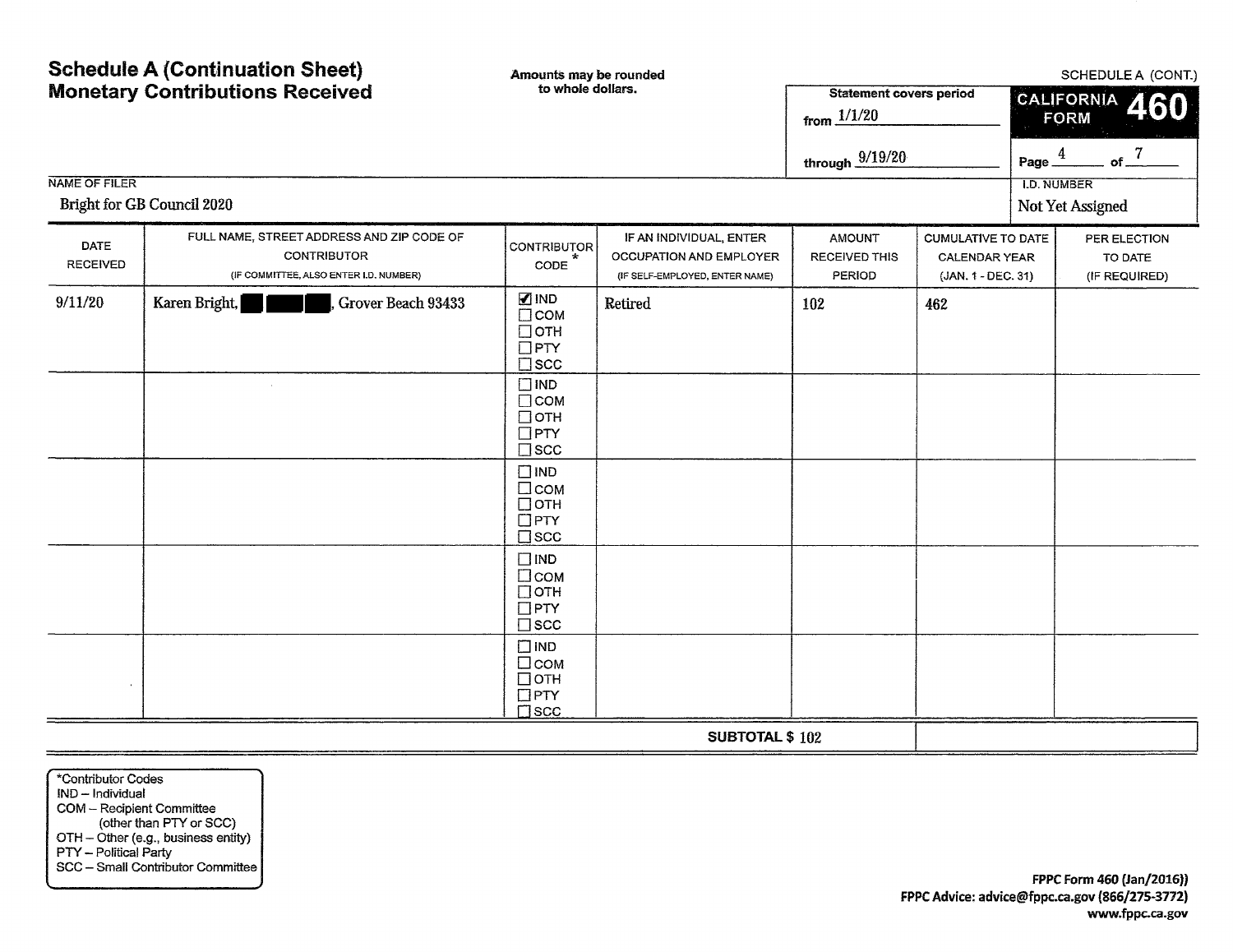| <b>Schedule A</b>                      |                                                                                                                                                                                            |                                                                               | Amounts may be rounded                                                              | <b>SCHEDULE A</b>                               |                                                                  |                                                                 |                                                                                                                                     |  |
|----------------------------------------|--------------------------------------------------------------------------------------------------------------------------------------------------------------------------------------------|-------------------------------------------------------------------------------|-------------------------------------------------------------------------------------|-------------------------------------------------|------------------------------------------------------------------|-----------------------------------------------------------------|-------------------------------------------------------------------------------------------------------------------------------------|--|
| <b>Monetary Contributions Received</b> |                                                                                                                                                                                            | to whole dollars.                                                             |                                                                                     | <b>Statement covers period</b><br>from $1/1/20$ |                                                                  |                                                                 | <b>CALIFORNIA</b><br>460<br><b>FORM</b>                                                                                             |  |
|                                        | SEE INSTRUCTIONS ON REVERSE                                                                                                                                                                |                                                                               |                                                                                     | through $\frac{9/19/20}{2}$                     |                                                                  |                                                                 | Page $\frac{5}{5}$<br>of $\frac{7}{5}$                                                                                              |  |
| <b>NAME OF FILER</b>                   | Bright for GB Council 2020                                                                                                                                                                 |                                                                               |                                                                                     |                                                 |                                                                  |                                                                 | <b>I.D. NUMBER</b>                                                                                                                  |  |
| <b>DATE</b><br><b>RECEIVED</b>         | FULL NAME, STREET ADDRESS AND ZIP CODE OF<br><b>CONTRIBUTOR</b><br>(IF COMMITTEE, ALSO ENTER I.D. NUMBER)                                                                                  | <b>CONTRIBUTOR</b><br>$CODE$ <sup>*</sup>                                     | IF AN INDIVIDUAL, ENTER<br>OCCUPATION AND EMPLOYER<br>(IF SELF-EMPLOYED, ENTER NAME | <b>AMOUNT</b><br><b>RECEIVED THIS</b><br>PERIOD | CUMULATIVE TO DATE<br><b>CALENDAR YEAR</b><br>(JAN. 1 - DEC. 31) |                                                                 | PER ELECTION<br>TO DATE<br>(IF REQUIRED)                                                                                            |  |
| 9/9/20                                 | Nancy Allison,<br>Grover Beach 93433                                                                                                                                                       | $\mathbb Z$ IND<br>$\Box$ COM<br>$\Box$ OTH<br>$\Box$ PTY<br>$\square$ scc    | Realtor, Taylor Hoving                                                              | \$100                                           | \$100                                                            |                                                                 |                                                                                                                                     |  |
| 9/9/20                                 | Barbara Nicolls,<br>Grover Beach 93433                                                                                                                                                     | $\blacksquare$ IND<br>$\Box$ COM<br>$\Box$ OTH<br>$\Box$ PTY<br>$\square$ scc | Retired                                                                             | \$150                                           | \$150                                                            |                                                                 |                                                                                                                                     |  |
| 9/15/20                                | Democrats of San Luis Obispo Club, POB 14902<br>San Luis Obispo 93406<br>FPPC #1397816                                                                                                     | $\square$ IND<br><b>Z</b> COM<br>□отн<br>$\Box$ PTY<br>$\square$ scc          |                                                                                     | \$150                                           | \$150                                                            |                                                                 |                                                                                                                                     |  |
| 8/28/20                                | Karen Bright,<br>Grover Beach 93433                                                                                                                                                        | <b>√</b> IND<br>$\Box$ COM<br>$\Box$ OTH<br>$\Box$ PTY<br>$\square$ scc       | Retired                                                                             | \$258                                           | \$258                                                            |                                                                 |                                                                                                                                     |  |
| 9/5/20                                 | Grover Beach 93433<br>Karen Bright,                                                                                                                                                        | $\blacksquare$ IND<br>$\Box$ COM<br>$\Box$ OTH<br>$\Box$ PTY<br>$\square$ scc | Retired                                                                             | \$102                                           | \$360                                                            |                                                                 |                                                                                                                                     |  |
|                                        |                                                                                                                                                                                            |                                                                               | <b>SUBTOTAL \$660</b>                                                               |                                                 |                                                                  |                                                                 |                                                                                                                                     |  |
|                                        | <b>Schedule A Summary</b><br>1. Amount received this period - itemized monetary contributions.<br>2. Amount received this period – unitemized monetary contributions of less than \$100 \$ |                                                                               | 762                                                                                 |                                                 |                                                                  | *Contributor Codes<br>IND - Individual<br>PTY - Political Party | COM - Recipient Committee<br>(other than PTY or SCC)<br>OTH - Other (e.g., business entity)                                         |  |
|                                        | 3. Total monetary contributions received this period.<br>(Add Lines 1 and 2. Enter here and on the Summary Page, Column A, Line 1.)TOTAL $$762$                                            |                                                                               |                                                                                     |                                                 |                                                                  |                                                                 | SCC - Small Contributor Committee<br>FPPC Form 460 (Jan/2016))<br>FPPC Advice: advice@fppc.ca.gov (866/275-3772)<br>www.fppc.ca.gov |  |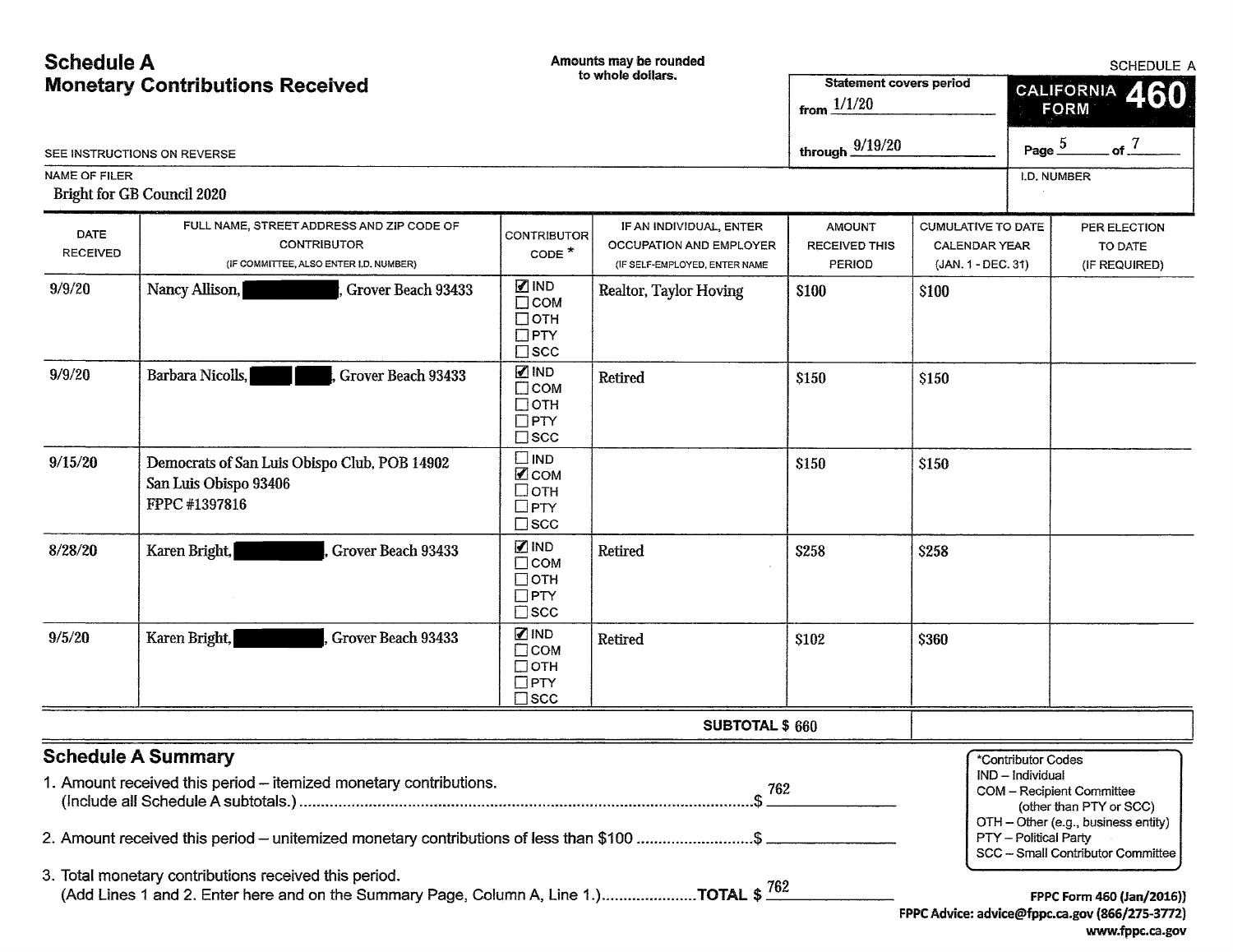|                                                                                               | SCHEDULE B - PART 1<br>Amounts may be rounded                                                                     |                                                                                |                                                                        |                                                   |                                                                                         |                                               |                                      |                                                                 |  |
|-----------------------------------------------------------------------------------------------|-------------------------------------------------------------------------------------------------------------------|--------------------------------------------------------------------------------|------------------------------------------------------------------------|---------------------------------------------------|-----------------------------------------------------------------------------------------|-----------------------------------------------|--------------------------------------|-----------------------------------------------------------------|--|
| Schedule B - Part 1                                                                           | to whole dollars.                                                                                                 |                                                                                |                                                                        |                                                   | <b>Statement covers period</b>                                                          |                                               |                                      |                                                                 |  |
| <b>Loans Received</b>                                                                         |                                                                                                                   |                                                                                |                                                                        |                                                   |                                                                                         |                                               | CALIFORNIA 460<br><b>FORM</b>        |                                                                 |  |
|                                                                                               |                                                                                                                   |                                                                                |                                                                        |                                                   | from $1/1/20$                                                                           |                                               |                                      |                                                                 |  |
| SEE INSTRUCTIONS ON REVERSE                                                                   |                                                                                                                   |                                                                                |                                                                        |                                                   | through $9/19/20$                                                                       |                                               | Page $6$                             | of $\overline{J}$                                               |  |
| NAME OF FILER                                                                                 |                                                                                                                   |                                                                                |                                                                        |                                                   |                                                                                         | <b>I.D. NUMBER</b>                            |                                      |                                                                 |  |
| Bright for GB Council 2020                                                                    |                                                                                                                   |                                                                                |                                                                        |                                                   |                                                                                         |                                               | Not Yet Received                     |                                                                 |  |
|                                                                                               |                                                                                                                   |                                                                                |                                                                        |                                                   |                                                                                         |                                               |                                      |                                                                 |  |
| FULL NAME, STREET ADDRESS AND ZIP CODE<br>OF LENDER<br>(IF COMMITTEE, ALSO ENTER I.D. NUMBER) | IF AN INDIVIDUAL, ENTER<br><b>OCCUPATION AND EMPLOYER</b><br>(IF SELF-EMPLOYED, ENTER<br><b>NAME OF BUSINESS)</b> | (a)<br>OUTSTANDING<br><b>BALANCE</b><br><b>BEGINNING THIS</b><br><b>PERIOD</b> | $\langle p \rangle$<br><b>AMOUNT</b><br><b>RECEIVED THIS</b><br>PERIOD | (c)<br>AMOUNT PAID<br>OR FORGIVEN<br>THIS PERIOD* | (d)<br><b>OUTSTANDING</b><br><b>BALANCE AT</b><br><b>CLOSE OF THIS</b><br><b>PERIOD</b> | (e)<br>INTEREST<br>PAID THIS<br><b>PERIOD</b> | ORIGINAL<br>AMOUNT OF<br><b>LOAN</b> | $\overline{g}$<br><b>CUMULATIVE</b><br>CONTRIBUTIONS<br>TO DATE |  |
| Karen Bright                                                                                  | Retired                                                                                                           |                                                                                |                                                                        | $\Box$ PAID                                       |                                                                                         |                                               |                                      | <b>CALENDAR YEAR</b>                                            |  |
|                                                                                               |                                                                                                                   |                                                                                |                                                                        | $s =$                                             | $_{\rm s}$ 150.00                                                                       | $\frac{9}{6}$                                 | $\frac{150.00}{5}$                   | $\frac{150.00}{ }$                                              |  |
|                                                                                               |                                                                                                                   |                                                                                |                                                                        | $\Box$ FORGIVEN                                   |                                                                                         | <b>RATE</b>                                   |                                      | PER ELECTION <sup>**</sup>                                      |  |
|                                                                                               |                                                                                                                   |                                                                                | 150.00                                                                 |                                                   |                                                                                         |                                               | 9/18/20                              |                                                                 |  |
| <sup>⊺</sup> ⊠ IND<br>$\Box$ COM $\Box$ OTH $\Box$ PTY $\Box$ SCC                             |                                                                                                                   |                                                                                |                                                                        |                                                   | DATE DUE                                                                                |                                               | DATE INCURRED                        |                                                                 |  |
|                                                                                               |                                                                                                                   |                                                                                |                                                                        | $\Box$ PAID                                       |                                                                                         |                                               |                                      | <b>CALENDAR YEAR</b>                                            |  |
|                                                                                               |                                                                                                                   |                                                                                |                                                                        | \$_                                               |                                                                                         |                                               |                                      |                                                                 |  |
|                                                                                               |                                                                                                                   |                                                                                |                                                                        |                                                   |                                                                                         | RATE                                          |                                      |                                                                 |  |
|                                                                                               |                                                                                                                   |                                                                                |                                                                        | $\Box$ FORGIVEN                                   |                                                                                         |                                               |                                      | PER ELECTION <sup>**</sup>                                      |  |
|                                                                                               |                                                                                                                   |                                                                                | \$.                                                                    |                                                   | DATE DUE                                                                                |                                               | <b>DATE INCURRED</b>                 |                                                                 |  |
| ™ ⊡ ™<br>$\Box$ COM $\Box$ OTH $\Box$ PTY $\Box$ SCC                                          |                                                                                                                   |                                                                                |                                                                        | $\Box$ PAID                                       |                                                                                         |                                               |                                      | CALENDAR YEAR                                                   |  |
|                                                                                               |                                                                                                                   |                                                                                |                                                                        |                                                   |                                                                                         |                                               |                                      |                                                                 |  |
|                                                                                               |                                                                                                                   |                                                                                |                                                                        |                                                   |                                                                                         | %<br>RATE                                     |                                      |                                                                 |  |
|                                                                                               |                                                                                                                   |                                                                                |                                                                        | $\Box$ FORGIVEN                                   |                                                                                         |                                               |                                      | PER ELECTION**                                                  |  |
|                                                                                               |                                                                                                                   |                                                                                |                                                                        |                                                   |                                                                                         |                                               |                                      |                                                                 |  |
| $T \Box$ IND $\Box$ COM $\Box$ OTH $\Box$ PTY $\Box$ SCC                                      |                                                                                                                   |                                                                                |                                                                        |                                                   | DATE DUE                                                                                |                                               | DATE INCURRED                        |                                                                 |  |
|                                                                                               |                                                                                                                   | <b>SUBTOTALS \$</b>                                                            |                                                                        | \$.                                               | 150.00<br>\$.                                                                           | \$                                            |                                      |                                                                 |  |
|                                                                                               |                                                                                                                   |                                                                                |                                                                        |                                                   |                                                                                         | (Enter (e) on Schedule E, Line 3)             |                                      |                                                                 |  |
| <b>Schedule B Summary</b>                                                                     |                                                                                                                   |                                                                                |                                                                        | $\int$ \$ 150.00                                  |                                                                                         |                                               |                                      |                                                                 |  |
|                                                                                               |                                                                                                                   |                                                                                |                                                                        |                                                   |                                                                                         |                                               |                                      |                                                                 |  |
| (Total Column (b) plus unitemized loans of less than \$100.)                                  |                                                                                                                   |                                                                                |                                                                        |                                                   |                                                                                         |                                               | <b>†Contributor Codes</b>            |                                                                 |  |
| (Total Column (c) plus loans under \$100 paid or forgiven.)                                   |                                                                                                                   |                                                                                |                                                                        |                                                   |                                                                                         |                                               | IND - Individual                     |                                                                 |  |
| (Include loans paid by a third party that are also itemized on Schedule A.)                   |                                                                                                                   |                                                                                |                                                                        |                                                   |                                                                                         |                                               | COM - Recipient Committee            | (other than PTY or SCC)                                         |  |
| 150.00<br>OTH - Other (e.g., business entity)                                                 |                                                                                                                   |                                                                                |                                                                        |                                                   |                                                                                         |                                               |                                      |                                                                 |  |
| Enter the net here and on the Summary Page, Column A, Line 2.                                 |                                                                                                                   |                                                                                |                                                                        |                                                   |                                                                                         |                                               | PTY - Political Party                |                                                                 |  |
|                                                                                               |                                                                                                                   |                                                                                |                                                                        |                                                   | (May be a negative number)                                                              |                                               | SCC - Small Contributor Committee    |                                                                 |  |
|                                                                                               |                                                                                                                   |                                                                                |                                                                        |                                                   |                                                                                         |                                               |                                      |                                                                 |  |
| *Amounts forgiven or paid by another party also must be reported on Schedule A.               |                                                                                                                   |                                                                                |                                                                        |                                                   |                                                                                         |                                               |                                      |                                                                 |  |
| ** If required.                                                                               |                                                                                                                   |                                                                                |                                                                        |                                                   |                                                                                         |                                               |                                      | FPPC Form 460 (Jan/2016))                                       |  |

FPPC Form 460 (Jan/2016)) FPPC Advice: advice@fppc.ca.gov (866/275-3772) www.fppc.ca.gov